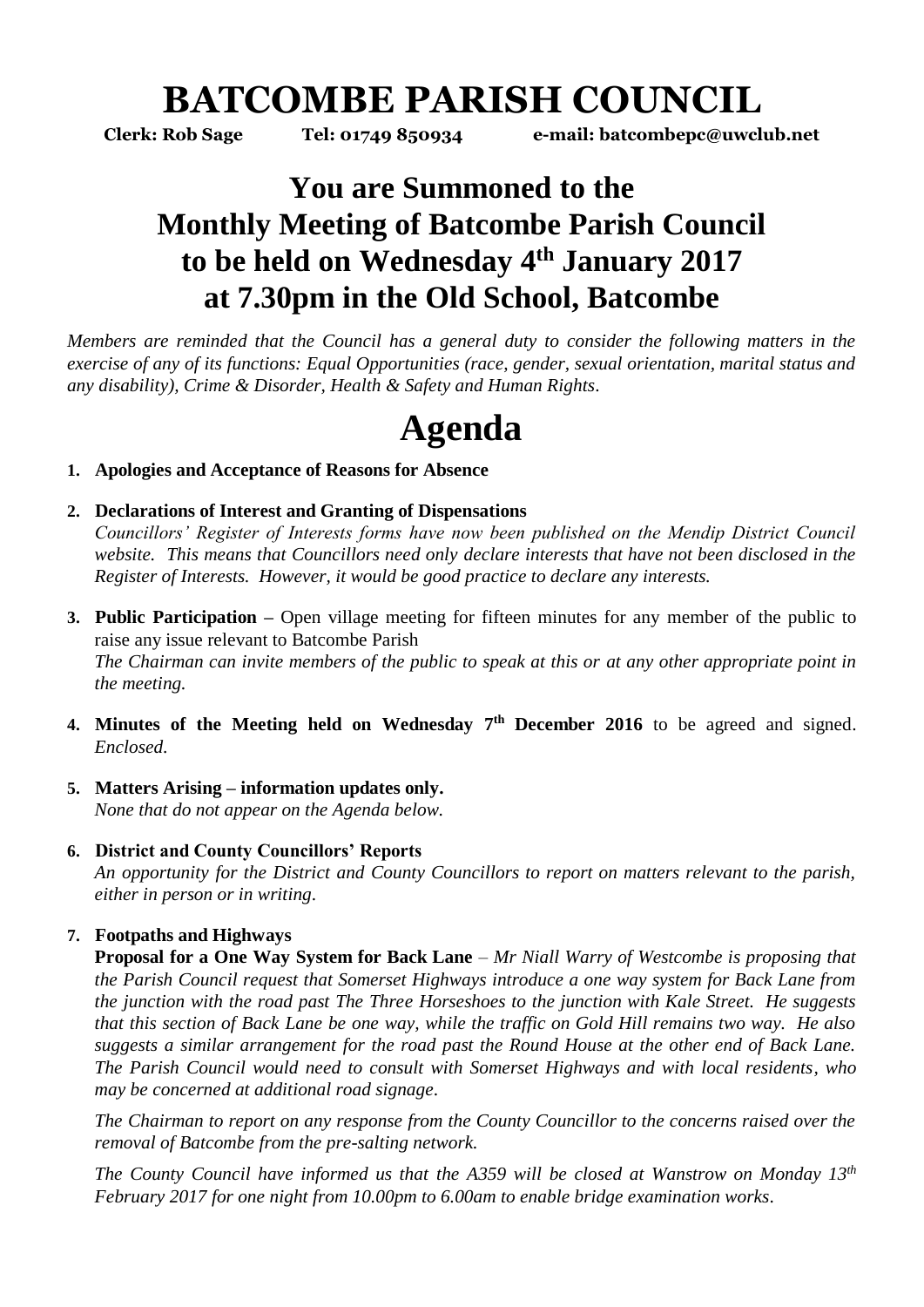# **8. Playground**

**Maintenance Report –** *The moles remain very active. More broken glass from drinks bottles was removed from the Playing Field with the help of a local resident, who had brought children to the Field. This time the glass was in the bus shelter and on its roof.*

*A decision on the grass cutting contract for next season was deferred from the last meeting. Mr Sparkes of Gardens of Avalon has provided a quote for cutting the grass in the Playing Field which is the same as this year - £50 a cut for the Playing Field and £9 for the area around the phone box. He is unable to do a cut every ten days as this would change the day for every visit, creating problems for his work diary. He would be willing to cut the Playing Field every Tuesday, just missing a week if it was raining heavily on the Tuesday. If the Council agreed to this he wouldn't charge for cutting the grass around the telephone box. Mr Sparkes would like the Council to agree to a condition that he is to be left alone to complete his work without intrusion from other works in the Playing Field. Councillors should be aware that agreeing to a weekly cut to the Playing Field grass will add approximately £800 to the grass cutting bill and will impact on the precept set – item 11 below.* 

*We understand the remedial works to the play equipment will be undertaken by Mainstay Projects in the new year. The Council will then need to apply wood preservative to the equipment.* 

#### **9. Planning Applications:**

None at present.

#### **Planning Application Updates.**

*The application to remove the planning condition preventing the barn conversion at Batcombe Lodge from being be sold separately from the main building went to the Planning Board meeting on December 21st. The Parish Council had recommended refusal but the case officer recommended approval. The Chairman to report on the meeting.* 

#### **10. Affordable Housing**

*The Parish Council has decided to invite local landowners to offer suitable land for affordable housing. To consider how this is to be done.* 

#### **11. Annual Parish Meeting**

*The Annual Parish Meeting is due to be held on Wednesday 5th April at 7.30pm in the Jubilee Hall. The Council needs to consider whether it wishes to invite a speaker to this meeting.* 

#### **12. Budget and Precept 2017/18**

*Batcombe's tax base for 2017/18 is 212.10, which has been revised to 207.86 to allow 2% for uncollectable Council Tax. [The tax base is the number of Band D equivalent properties in Batcombe when taking into account the number of empty properties, various discounts (including 25% for single people) and the weighting of the different bands above and below Band D.]*

*Batcombe's tax base for 2016/17 was 201.19 and a larger tax base means that each household has to pay less Council Tax to provide the same precept for the Parish Council. If the Parish Council were to leave its precept unchanged at £8,450, a Band D property with no discounts would have to pay £40-65 towards the precept in 2017/18 a reduction of 3.21% on this year.*

*If, as suggested at the November meeting, the Council increases its precept by £300 to £8,750 (an increase of 3.55% in the precept), a Band D property with no discounts would have to pay £42.10 towards the precept, an increase of just 0.23%. Please note that it is this figure that appears on Council Tax bills.*